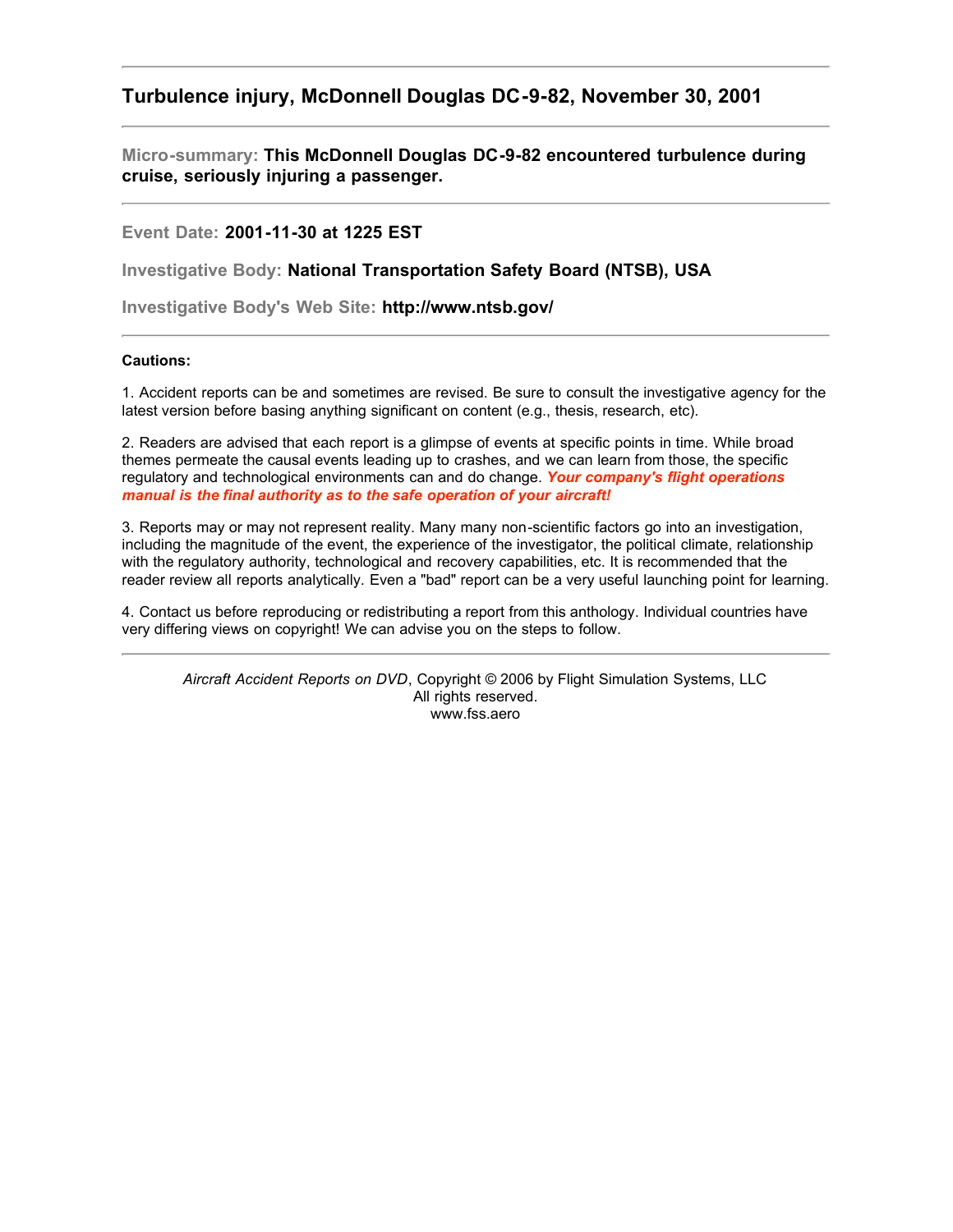| <b>National Transportation Safety Board</b>                                                                                                                |                                                                                                                                                                                                                                                                                                                                                                                                                                                                                                                                                                                                                                                                                                                                                                                                                                                                                                                                                                                                                                                                                                                                                                                                                                                                                                                                                                                                                                                                                                                                                                                                                                                                                                                                                                                                                                                                                                                                                                                                                                                                                                                                                                                                                                                                                                                                                                                                                                                                                                                                                                                                                                                                                                                                                                                                                                                                                                                                                                                                                                                                                                                                                   |  | NTSB ID: CHI02LA043             |            | Aircraft Registration Number: N488AA |  |                  |  |  |  |
|------------------------------------------------------------------------------------------------------------------------------------------------------------|---------------------------------------------------------------------------------------------------------------------------------------------------------------------------------------------------------------------------------------------------------------------------------------------------------------------------------------------------------------------------------------------------------------------------------------------------------------------------------------------------------------------------------------------------------------------------------------------------------------------------------------------------------------------------------------------------------------------------------------------------------------------------------------------------------------------------------------------------------------------------------------------------------------------------------------------------------------------------------------------------------------------------------------------------------------------------------------------------------------------------------------------------------------------------------------------------------------------------------------------------------------------------------------------------------------------------------------------------------------------------------------------------------------------------------------------------------------------------------------------------------------------------------------------------------------------------------------------------------------------------------------------------------------------------------------------------------------------------------------------------------------------------------------------------------------------------------------------------------------------------------------------------------------------------------------------------------------------------------------------------------------------------------------------------------------------------------------------------------------------------------------------------------------------------------------------------------------------------------------------------------------------------------------------------------------------------------------------------------------------------------------------------------------------------------------------------------------------------------------------------------------------------------------------------------------------------------------------------------------------------------------------------------------------------------------------------------------------------------------------------------------------------------------------------------------------------------------------------------------------------------------------------------------------------------------------------------------------------------------------------------------------------------------------------------------------------------------------------------------------------------------------------|--|---------------------------------|------------|--------------------------------------|--|------------------|--|--|--|
| <b>FACTUAL REPORT</b>                                                                                                                                      |                                                                                                                                                                                                                                                                                                                                                                                                                                                                                                                                                                                                                                                                                                                                                                                                                                                                                                                                                                                                                                                                                                                                                                                                                                                                                                                                                                                                                                                                                                                                                                                                                                                                                                                                                                                                                                                                                                                                                                                                                                                                                                                                                                                                                                                                                                                                                                                                                                                                                                                                                                                                                                                                                                                                                                                                                                                                                                                                                                                                                                                                                                                                                   |  | Occurrence Date: 11/30/2001     |            | Most Critical Injury: Serious        |  |                  |  |  |  |
| <b>AVIATION</b>                                                                                                                                            |                                                                                                                                                                                                                                                                                                                                                                                                                                                                                                                                                                                                                                                                                                                                                                                                                                                                                                                                                                                                                                                                                                                                                                                                                                                                                                                                                                                                                                                                                                                                                                                                                                                                                                                                                                                                                                                                                                                                                                                                                                                                                                                                                                                                                                                                                                                                                                                                                                                                                                                                                                                                                                                                                                                                                                                                                                                                                                                                                                                                                                                                                                                                                   |  | Occurrence Type: Accident       |            | Investigated By: NTSB                |  |                  |  |  |  |
| Location/Time                                                                                                                                              |                                                                                                                                                                                                                                                                                                                                                                                                                                                                                                                                                                                                                                                                                                                                                                                                                                                                                                                                                                                                                                                                                                                                                                                                                                                                                                                                                                                                                                                                                                                                                                                                                                                                                                                                                                                                                                                                                                                                                                                                                                                                                                                                                                                                                                                                                                                                                                                                                                                                                                                                                                                                                                                                                                                                                                                                                                                                                                                                                                                                                                                                                                                                                   |  |                                 |            |                                      |  |                  |  |  |  |
| Nearest City/Place                                                                                                                                         | State                                                                                                                                                                                                                                                                                                                                                                                                                                                                                                                                                                                                                                                                                                                                                                                                                                                                                                                                                                                                                                                                                                                                                                                                                                                                                                                                                                                                                                                                                                                                                                                                                                                                                                                                                                                                                                                                                                                                                                                                                                                                                                                                                                                                                                                                                                                                                                                                                                                                                                                                                                                                                                                                                                                                                                                                                                                                                                                                                                                                                                                                                                                                             |  | Zip Code                        | Local Time | Time Zone                            |  |                  |  |  |  |
| <b>Romulus</b>                                                                                                                                             | MI                                                                                                                                                                                                                                                                                                                                                                                                                                                                                                                                                                                                                                                                                                                                                                                                                                                                                                                                                                                                                                                                                                                                                                                                                                                                                                                                                                                                                                                                                                                                                                                                                                                                                                                                                                                                                                                                                                                                                                                                                                                                                                                                                                                                                                                                                                                                                                                                                                                                                                                                                                                                                                                                                                                                                                                                                                                                                                                                                                                                                                                                                                                                                |  | 48174                           | 1225       | <b>EST</b>                           |  |                  |  |  |  |
| Airport Proximity:                                                                                                                                         |                                                                                                                                                                                                                                                                                                                                                                                                                                                                                                                                                                                                                                                                                                                                                                                                                                                                                                                                                                                                                                                                                                                                                                                                                                                                                                                                                                                                                                                                                                                                                                                                                                                                                                                                                                                                                                                                                                                                                                                                                                                                                                                                                                                                                                                                                                                                                                                                                                                                                                                                                                                                                                                                                                                                                                                                                                                                                                                                                                                                                                                                                                                                                   |  | Distance From Landing Facility: |            | Direction From Airport:              |  |                  |  |  |  |
| <b>Aircraft Information Summary</b>                                                                                                                        |                                                                                                                                                                                                                                                                                                                                                                                                                                                                                                                                                                                                                                                                                                                                                                                                                                                                                                                                                                                                                                                                                                                                                                                                                                                                                                                                                                                                                                                                                                                                                                                                                                                                                                                                                                                                                                                                                                                                                                                                                                                                                                                                                                                                                                                                                                                                                                                                                                                                                                                                                                                                                                                                                                                                                                                                                                                                                                                                                                                                                                                                                                                                                   |  |                                 |            |                                      |  |                  |  |  |  |
| Aircraft Manufacturer                                                                                                                                      |                                                                                                                                                                                                                                                                                                                                                                                                                                                                                                                                                                                                                                                                                                                                                                                                                                                                                                                                                                                                                                                                                                                                                                                                                                                                                                                                                                                                                                                                                                                                                                                                                                                                                                                                                                                                                                                                                                                                                                                                                                                                                                                                                                                                                                                                                                                                                                                                                                                                                                                                                                                                                                                                                                                                                                                                                                                                                                                                                                                                                                                                                                                                                   |  | Model/Series                    |            |                                      |  | Type of Aircraft |  |  |  |
| McDonnell Douglas                                                                                                                                          |                                                                                                                                                                                                                                                                                                                                                                                                                                                                                                                                                                                                                                                                                                                                                                                                                                                                                                                                                                                                                                                                                                                                                                                                                                                                                                                                                                                                                                                                                                                                                                                                                                                                                                                                                                                                                                                                                                                                                                                                                                                                                                                                                                                                                                                                                                                                                                                                                                                                                                                                                                                                                                                                                                                                                                                                                                                                                                                                                                                                                                                                                                                                                   |  | DC-9-82                         |            |                                      |  | Airplane         |  |  |  |
| Sightseeing Flight: No                                                                                                                                     |                                                                                                                                                                                                                                                                                                                                                                                                                                                                                                                                                                                                                                                                                                                                                                                                                                                                                                                                                                                                                                                                                                                                                                                                                                                                                                                                                                                                                                                                                                                                                                                                                                                                                                                                                                                                                                                                                                                                                                                                                                                                                                                                                                                                                                                                                                                                                                                                                                                                                                                                                                                                                                                                                                                                                                                                                                                                                                                                                                                                                                                                                                                                                   |  |                                 |            |                                      |  |                  |  |  |  |
| Narrative                                                                                                                                                  |                                                                                                                                                                                                                                                                                                                                                                                                                                                                                                                                                                                                                                                                                                                                                                                                                                                                                                                                                                                                                                                                                                                                                                                                                                                                                                                                                                                                                                                                                                                                                                                                                                                                                                                                                                                                                                                                                                                                                                                                                                                                                                                                                                                                                                                                                                                                                                                                                                                                                                                                                                                                                                                                                                                                                                                                                                                                                                                                                                                                                                                                                                                                                   |  |                                 |            |                                      |  |                  |  |  |  |
| at the time of the accident.<br>The passenger stated:<br>The captain stated:<br>landing was made. Paramedics came up aft airstair at the gate and assisted | Air Medical Transport Flight: No<br>Brief narrative statement of facts, conditions and circumstances pertinent to the accident/incident:<br>On November 30, 2001, about 1225 eastern standard time, a McDonnell Douglas DC-9-82, N488AA,<br>operated as American Airlines flight 321 from New York to Chicago, piloted by an airline transport<br>rated captain and copilot, sustained a serious in-flight injury to one passenger when the flight<br>encountered turbulence near London, Ontario, Canada. The flight diverted to Detroit Metropolitan<br>Wayne County Airport (DTW), near Romulus, Michigan.<br>The 14 CFR Part 121 scheduled domestic<br>passenger flight was operating on an IFR flight plan. Visual meteorological conditions prevailed<br>The 2 flight crewmembers, 3 cabin crewmembers, and remaining 84<br>passengers were uninjured. The flight originated from La Guardia Airport, near New York, New York,<br>at 1102, and was enroute to Chicago O'Hare International Airport (ORD), Chicago, Illinois at the<br>time of the accident. The flight landed at DTW at 1247.<br>When I got up to go to bathroom there was no warning of any turbulence, there<br>was no seat belt sign. Outside weather, lighting conditions I recall as normal.<br>T<br>saw one person waiting for front end bathroom. As such I went to back of the<br>plane. As I was going I passed 1 flight attendent collecting cups and another<br>sitting near the entrance of toilet. She mentioned to me some one is in the toilet.<br>As she said that the person in came out of the toilet. I do not recall any voice<br>announcement of turbulence while I was in the toilet. I went to wash my hands and<br>it took less than a minute total in the toilet.<br>As I was coming out, may be two feet from the entrance of the toilet I was thrown<br>up-down a number of times. I tried to sit or catch the seats in vain. I saw two<br>flight attendants seated and every attempt I made to catch something was failed.<br>It was extremely severe turbulence.<br>I fell on the ground. I saw my rt ankle is completely dislocated. Once the<br>turbulance was over two flight attendants helped me to be on the seats.<br>Seatbelt sign was on from beginning of flight due to light chop. Ride began to<br>deteriorate at [flight level] FL280 so we descended to FL240. Ride was still<br>light chop until a point past [London VOR] YXU30 on [Jet airway] J36. We<br>encountered a pocket of severe turb[ulence]. Immediately requested descent to<br>FL200. After receiving clearance to descend ride smoothed out passing FL200.<br>Flight attendants called up on the interphone and reported a man who was<br>exiting aft lav as we hit the turb had injured his foot. Flight attendants reported to<br>captain that foot was possibly broken. Crew notified [Air Traffic Control] ATC of<br>medical emergency and requested landing at DTW and for medical assistance<br>to meet aircraft. First officer flew aircraft and coordinated with ATC while<br>captain called dispatch and coordinated with flight attendants. Uneventful |  |                                 |            |                                      |  |                  |  |  |  |

*FACTUAL REPORT - AVIATION Page 1*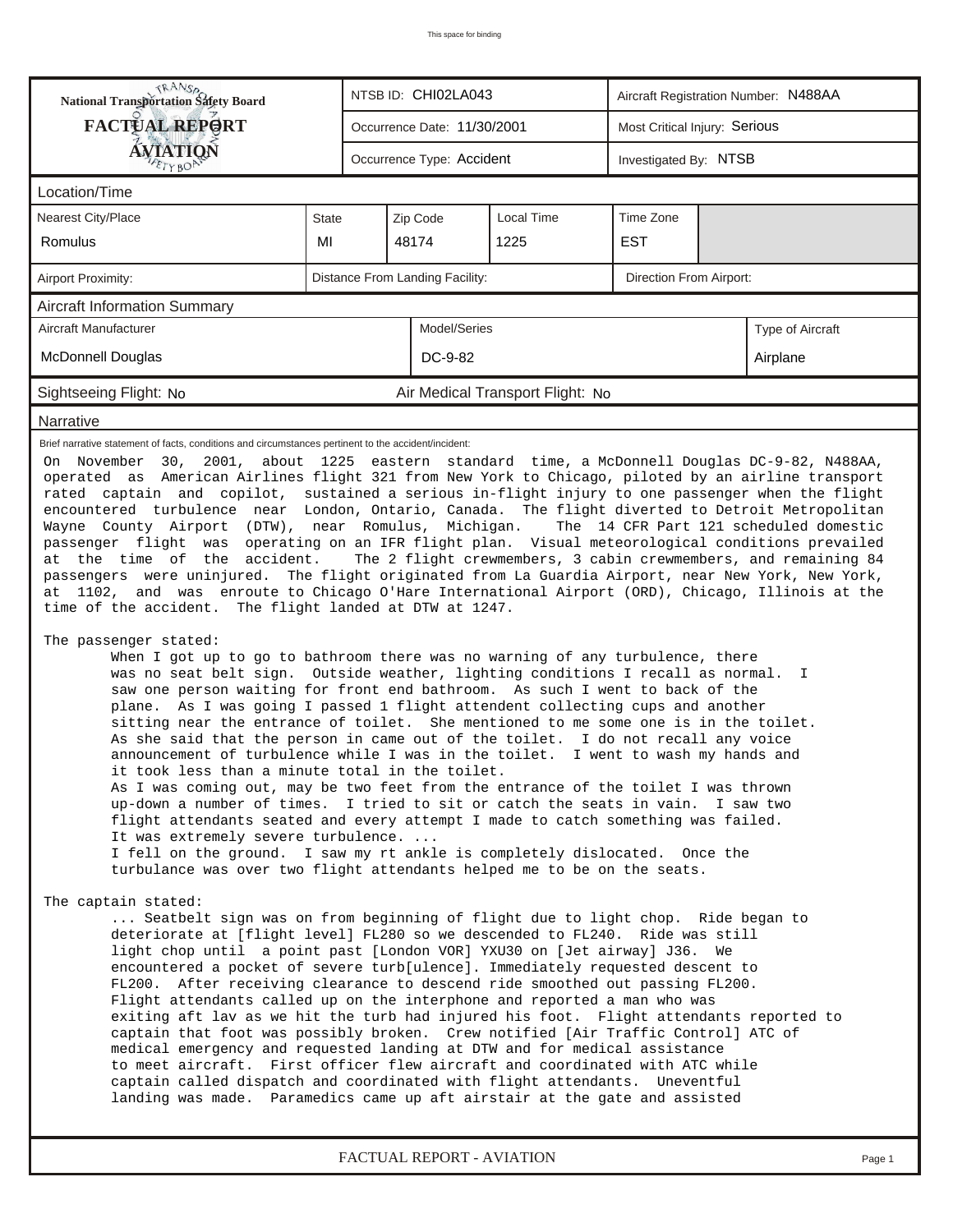| <b>National Transportation Safety Board</b> | NTSB ID: CHI02LA043         |  |
|---------------------------------------------|-----------------------------|--|
| <b>FACTUAL REPORT</b>                       | Occurrence Date: 11/30/2001 |  |
| AVIATION                                    | Occurrence Type: Accident   |  |
| Nanosativa<br>$\sim$ $\sim$ $\sim$ $\sim$   |                             |  |

*Narrative (Continued)*

injured passenger.

## A flight attendant stated:

 ... I told each person who got up to use the rest room that, the seat belt sign was on and, that they should be in their seats with their seat belts on and, that, they should not be up. During the whole flight it was choppy. The Captain made a PA after take off around 15-20 minutes into the flight that he was going to leave the seat belt sign on because it was choppy and we had just come in from ORD and that flight was bumpy. 'So for their safety' he said, 'he was going to leave the sign on until he felt it was safe enough to turn it off.' 'So he said, please stay in your seat with your seat belts on.' After I cleaned up the galley I went out to pick up. [The flight attendant] (#4) was up front. I came to the back and decided to take a seat in row 31D. It was still bumpy. [The #4 flight attendant] was then on her way back and she sat down in row 30-Seat F. The cabin was clear of passengers and so was the bathrooms. Then [the], (passenger) got up and came to the back. I told him that 'the seat belt sign was on and that he should be in his seat with his seat belt on.' He continues to the RH bathroom. [The #4 flight attendant] got up and a PA from the aft PA. She told the passengers that, 'the seat belt sign was on and they should remain in their seat with their seat belts on.' She then returned to row 30 seat F. About 1-2 minutes after her PA the passenger ... came out of the lav. It was bumpier then so I told him to take a seat. Right now in row 30-seat D. As he started in for row 30 we hit severe turbulence. Both myself and F/A (#4) tried to grab him. He flew up and down in the air about 4 to 5 times until the turbulence stopped.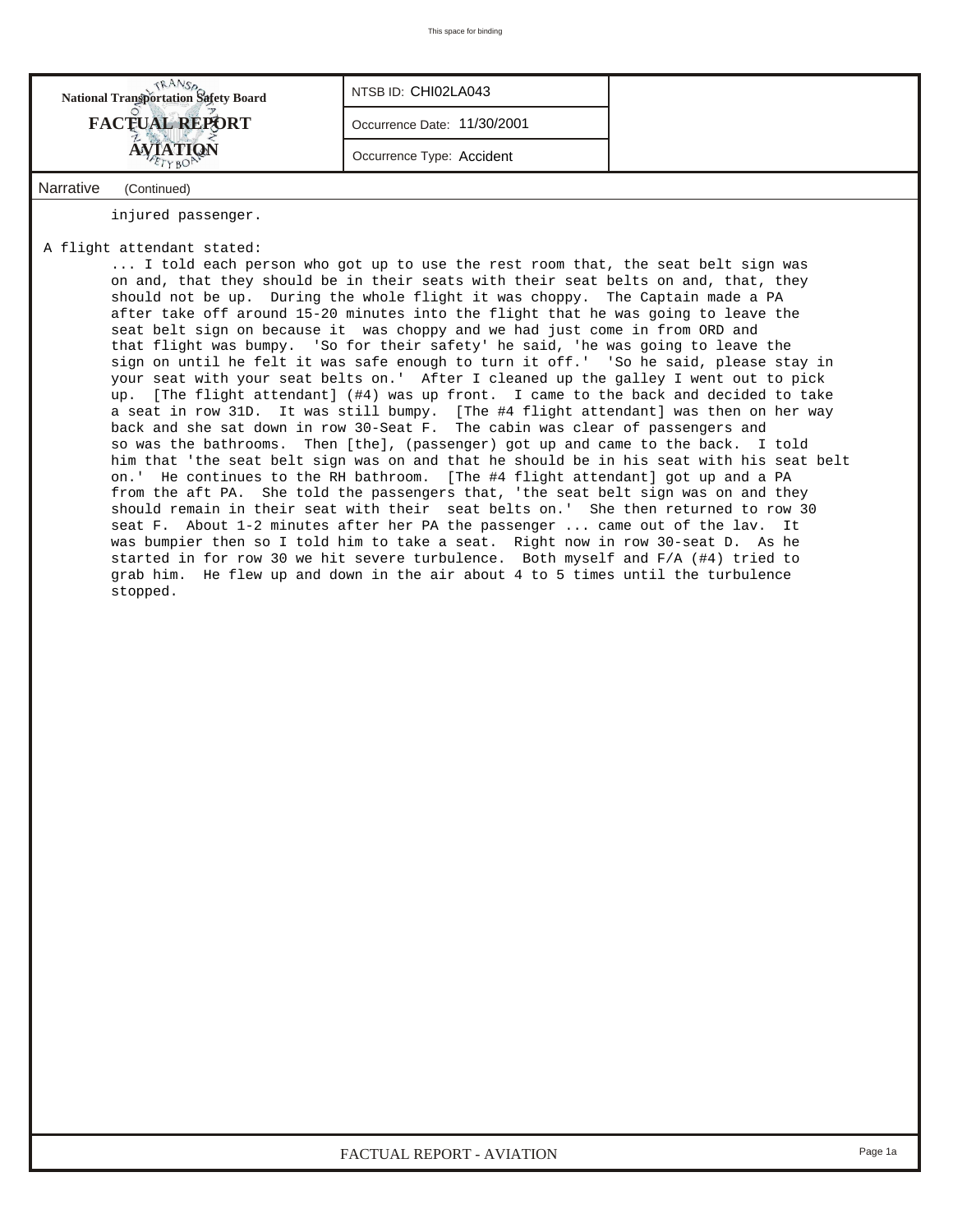| <b>National Transportation Safety Board</b>                                             |                                           |                                                                         | NTSB ID: CHI02LA043                                   |                                                                      |         |  |                                         |  |                      |                           |       |  |
|-----------------------------------------------------------------------------------------|-------------------------------------------|-------------------------------------------------------------------------|-------------------------------------------------------|----------------------------------------------------------------------|---------|--|-----------------------------------------|--|----------------------|---------------------------|-------|--|
| <b>FACTUAL REPORT</b>                                                                   |                                           |                                                                         | Occurrence Date: 11/30/2001                           |                                                                      |         |  |                                         |  |                      |                           |       |  |
| <b>AVIATION</b>                                                                         |                                           |                                                                         | Occurrence Type: Accident                             |                                                                      |         |  |                                         |  |                      |                           |       |  |
| Landing Facility/Approach Information                                                   |                                           |                                                                         |                                                       |                                                                      |         |  |                                         |  |                      |                           |       |  |
| <b>Airport Name</b>                                                                     |                                           | <b>Airport Elevation</b><br>Runway Used<br>Runway Length<br>Airport ID: |                                                       |                                                                      |         |  |                                         |  |                      | Runway Width              |       |  |
|                                                                                         |                                           |                                                                         |                                                       |                                                                      | Ft. MSL |  |                                         |  |                      |                           |       |  |
| Runway Surface Type: Unknown                                                            |                                           |                                                                         |                                                       |                                                                      |         |  |                                         |  |                      |                           |       |  |
| Runway Surface Condition: Unknown                                                       |                                           |                                                                         |                                                       |                                                                      |         |  |                                         |  |                      |                           |       |  |
| Type Instrument Approach: Unknown                                                       |                                           |                                                                         |                                                       |                                                                      |         |  |                                         |  |                      |                           |       |  |
| VFR Approach/Landing: Unknown                                                           |                                           |                                                                         |                                                       |                                                                      |         |  |                                         |  |                      |                           |       |  |
| Aircraft Information                                                                    |                                           |                                                                         |                                                       |                                                                      |         |  |                                         |  |                      |                           |       |  |
| Aircraft Manufacturer<br><b>McDonnell Douglas</b>                                       |                                           |                                                                         | Model/Series<br>DC-9-82                               |                                                                      |         |  |                                         |  | 49681                | <b>Serial Number</b>      |       |  |
| Airworthiness Certificate(s): Transport                                                 |                                           |                                                                         |                                                       |                                                                      |         |  |                                         |  |                      |                           |       |  |
|                                                                                         | Landing Gear Type: Retractable - Tricycle |                                                                         |                                                       |                                                                      |         |  |                                         |  |                      |                           |       |  |
| Homebuilt Aircraft? No<br>Certified Max Gross Wt.<br>Number of Seats: 137<br>150500 LBS |                                           |                                                                         |                                                       |                                                                      |         |  |                                         |  | Number of Engines: 2 |                           |       |  |
| Engine Type:<br>Turbo Fan                                                               |                                           |                                                                         |                                                       | Engine Manufacturer:<br>Model/Series:<br>Pratt & Whitney<br>JT8D-200 |         |  |                                         |  |                      | Rated Power:<br>20000 LBS |       |  |
| - Aircraft Inspection Information                                                       |                                           |                                                                         |                                                       |                                                                      |         |  |                                         |  |                      |                           |       |  |
| Type of Last Inspection                                                                 |                                           |                                                                         | Date of Last Inspection<br>Time Since Last Inspection |                                                                      |         |  |                                         |  |                      | Airframe Total Time       |       |  |
| <b>Continuous Airworthiness</b>                                                         |                                           |                                                                         | 4325 Hours<br>05/2001                                 |                                                                      |         |  |                                         |  |                      | 38867 Hours               |       |  |
| - Emergency Locator Transmitter (ELT) Information                                       |                                           |                                                                         |                                                       |                                                                      |         |  |                                         |  |                      |                           |       |  |
| ELT Installed? Yes                                                                      | ELT Operated? No                          |                                                                         |                                                       |                                                                      |         |  | ELT Aided in Locating Accident Site? No |  |                      |                           |       |  |
| Owner/Operator Information                                                              |                                           |                                                                         |                                                       |                                                                      |         |  |                                         |  |                      |                           |       |  |
| Registered Aircraft Owner                                                               |                                           |                                                                         | <b>Street Address</b>                                 | 4333 Amon Carter Blvd                                                |         |  |                                         |  |                      |                           |       |  |
| AMERICAN AIRLINES INC                                                                   |                                           | <b>State</b><br>City<br>Fort Worth                                      |                                                       |                                                                      |         |  |                                         |  |                      | Zip Code                  |       |  |
|                                                                                         |                                           |                                                                         | <b>Street Address</b>                                 |                                                                      |         |  |                                         |  |                      | TX                        | 76155 |  |
| Operator of Aircraft                                                                    | Same as Reg'd Aircraft Owner              |                                                                         |                                                       |                                                                      |         |  |                                         |  |                      |                           |       |  |
| Same as Reg'd Aircraft Owner                                                            |                                           | <b>State</b><br>City                                                    |                                                       |                                                                      |         |  |                                         |  | Zip Code             |                           |       |  |
| Operator Designator Code: AALA<br>Operator Does Business As:                            |                                           |                                                                         |                                                       |                                                                      |         |  |                                         |  |                      |                           |       |  |
| - Type of U.S. Certificate(s) Held:                                                     |                                           |                                                                         |                                                       |                                                                      |         |  |                                         |  |                      |                           |       |  |
| Air Carrier Operating Certificate(s): Flag Carrier/Domestic                             |                                           |                                                                         |                                                       |                                                                      |         |  |                                         |  |                      |                           |       |  |
| Operating Certificate:<br>Operator Certificate:                                         |                                           |                                                                         |                                                       |                                                                      |         |  |                                         |  |                      |                           |       |  |
| Regulation Flight Conducted Under: Part 121: Air Carrier                                |                                           |                                                                         |                                                       |                                                                      |         |  |                                         |  |                      |                           |       |  |
| Type of Flight Operation Conducted: Scheduled; Domestic; Passenger Only                 |                                           |                                                                         |                                                       |                                                                      |         |  |                                         |  |                      |                           |       |  |
| FACTUAL REPORT - AVIATION<br>Page 2                                                     |                                           |                                                                         |                                                       |                                                                      |         |  |                                         |  |                      |                           |       |  |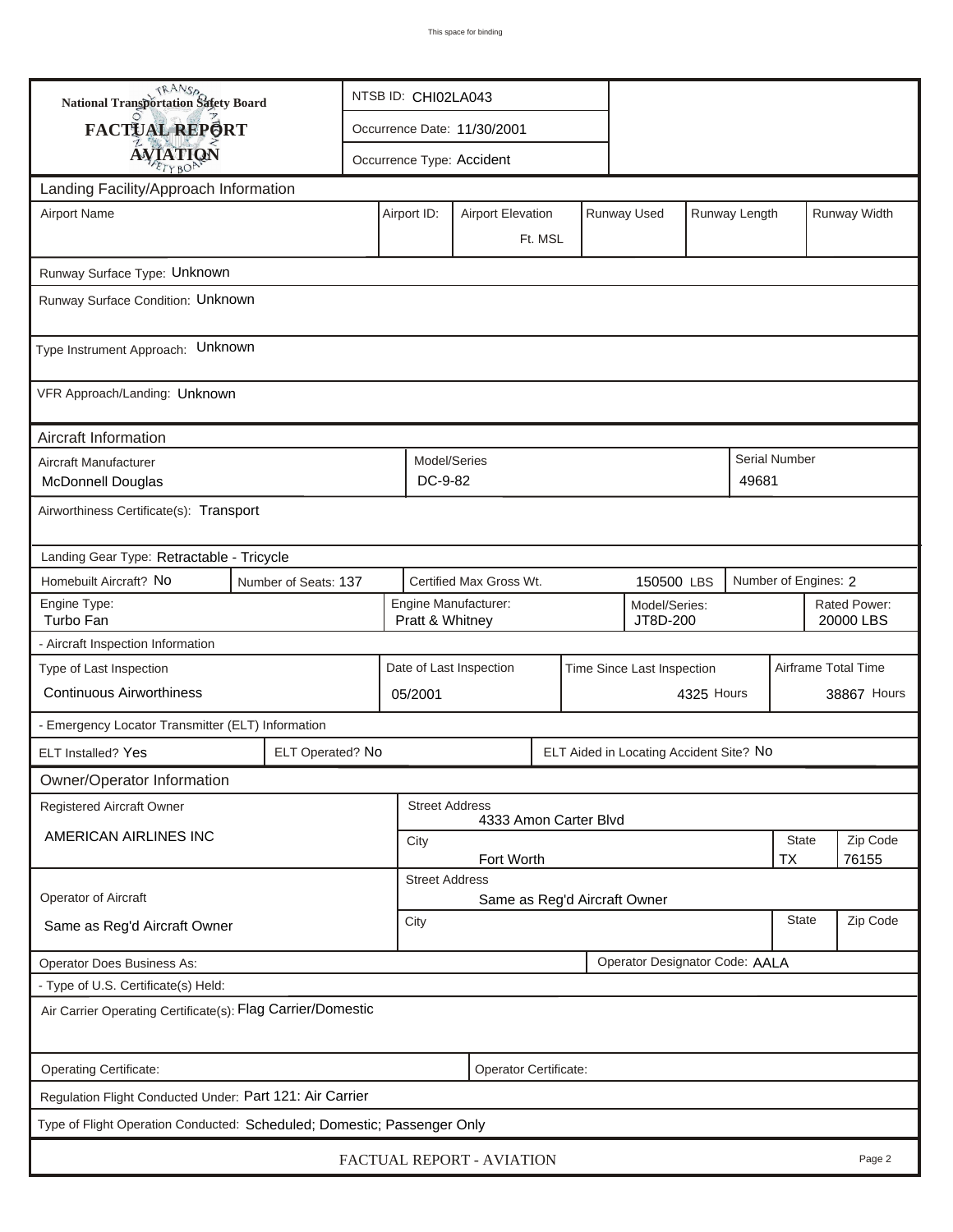|                                                                                                | <b>National Transportation Safety Board</b>                 |                   | NTSB ID: CHI02LA043       |                                                      |                         |       |              |        |                          |                                      |                                         |  |                                    |                     |
|------------------------------------------------------------------------------------------------|-------------------------------------------------------------|-------------------|---------------------------|------------------------------------------------------|-------------------------|-------|--------------|--------|--------------------------|--------------------------------------|-----------------------------------------|--|------------------------------------|---------------------|
|                                                                                                | FACTUAL REPORT                                              |                   |                           | Occurrence Date: 11/30/2001                          |                         |       |              |        |                          |                                      |                                         |  |                                    |                     |
|                                                                                                | <b>AVIATION</b>                                             |                   |                           | Occurrence Type: Accident                            |                         |       |              |        |                          |                                      |                                         |  |                                    |                     |
|                                                                                                | <b>First Pilot Information</b>                              |                   |                           |                                                      |                         |       |              |        |                          |                                      |                                         |  |                                    |                     |
|                                                                                                | <b>State</b><br>Date of Birth<br>City<br>Name<br>Age        |                   |                           |                                                      |                         |       |              |        |                          |                                      |                                         |  |                                    |                     |
|                                                                                                |                                                             |                   |                           |                                                      |                         |       |              |        |                          |                                      |                                         |  |                                    |                     |
|                                                                                                | On File<br>On File<br>On File<br>On File<br>45              |                   |                           |                                                      |                         |       |              |        |                          |                                      |                                         |  |                                    |                     |
| Principal Profession: Civilian Pilot<br>Seat Occupied: Center<br>Certificate Number:<br>Sex: M |                                                             |                   |                           |                                                      |                         |       |              |        |                          |                                      |                                         |  |                                    |                     |
| Airline Transport<br>Certificate(s):                                                           |                                                             |                   |                           |                                                      |                         |       |              |        |                          |                                      |                                         |  |                                    |                     |
|                                                                                                |                                                             |                   |                           |                                                      |                         |       |              |        |                          |                                      |                                         |  |                                    |                     |
| Airplane Rating(s):                                                                            |                                                             | Multi-engine Land |                           |                                                      |                         |       |              |        |                          |                                      |                                         |  |                                    |                     |
|                                                                                                | Rotorcraft/Glider/LTA:                                      |                   |                           |                                                      |                         |       |              |        |                          |                                      |                                         |  |                                    |                     |
|                                                                                                | Instrument Rating(s): Airplane                              |                   |                           |                                                      |                         |       |              |        |                          |                                      |                                         |  |                                    |                     |
| Instructor Rating(s):                                                                          |                                                             |                   |                           |                                                      |                         |       |              |        |                          |                                      |                                         |  |                                    |                     |
|                                                                                                | Type Rating/Endorsement for Accident/Incident Aircraft? Yes |                   |                           |                                                      |                         |       |              |        |                          |                                      | Current Biennial Flight Review? 05/2001 |  |                                    |                     |
|                                                                                                | Medical Cert.: Class 1                                      |                   |                           | Medical Cert. Status: Valid Medical--no waivers/lim. |                         |       |              |        |                          |                                      |                                         |  | Date of Last Medical Exam: 10/2001 |                     |
|                                                                                                |                                                             |                   |                           |                                                      |                         |       |              |        |                          |                                      |                                         |  |                                    |                     |
| - Flight Time Matrix                                                                           |                                                             | All A/C           | This Make<br>and Model    | Airplane<br>Single Engine                            | Airplane<br>Mult-Engine | Night |              | Actual | Instrument<br>Simulated  |                                      | Rotorcraft                              |  | Glider                             | Lighter<br>Than Air |
| <b>Total Time</b>                                                                              |                                                             | 10000             |                           | 1000                                                 |                         |       |              |        |                          |                                      |                                         |  |                                    |                     |
|                                                                                                | Pilot In Command(PIC)                                       | 4000              | 600                       |                                                      |                         |       |              |        |                          |                                      |                                         |  |                                    |                     |
| Instructor                                                                                     |                                                             |                   |                           |                                                      |                         |       |              |        |                          |                                      |                                         |  |                                    |                     |
| Last 90 Days                                                                                   |                                                             |                   | 55                        |                                                      |                         |       |              |        |                          |                                      |                                         |  |                                    |                     |
| Last 30 Days                                                                                   |                                                             |                   | 13                        |                                                      |                         |       |              |        |                          |                                      |                                         |  |                                    |                     |
| Last 24 Hours                                                                                  |                                                             |                   | $\overline{7}$            |                                                      |                         |       |              |        |                          |                                      |                                         |  |                                    |                     |
|                                                                                                | Seatbelt Used? Yes                                          |                   | Shoulder Harness Used? No |                                                      |                         |       |              |        | Toxicology Performed? No |                                      |                                         |  | Second Pilot? Yes                  |                     |
|                                                                                                |                                                             |                   |                           |                                                      |                         |       |              |        |                          |                                      |                                         |  |                                    |                     |
|                                                                                                | Flight Plan/Itinerary                                       |                   |                           |                                                      |                         |       |              |        |                          |                                      |                                         |  |                                    |                     |
|                                                                                                | Type of Flight Plan Filed: IFR                              |                   |                           |                                                      |                         |       |              |        |                          |                                      |                                         |  |                                    |                     |
| Departure Point                                                                                |                                                             |                   |                           |                                                      |                         |       | <b>State</b> |        |                          | Airport Identifier<br>Departure Time |                                         |  |                                    | Time Zone           |
| <b>NEW YORK</b>                                                                                |                                                             |                   |                           |                                                      |                         |       | <b>NY</b>    |        | <b>LGA</b>               |                                      | 1102                                    |  |                                    | <b>EST</b>          |
| Destination                                                                                    |                                                             |                   |                           |                                                      |                         |       | State        |        | Airport Identifier       |                                      |                                         |  |                                    |                     |
| <b>CHICAGO</b>                                                                                 |                                                             |                   |                           |                                                      |                         |       | IL           |        | ORD                      |                                      |                                         |  |                                    |                     |
| Type of Clearance: IFR                                                                         |                                                             |                   |                           |                                                      |                         |       |              |        |                          |                                      |                                         |  |                                    |                     |
| Type of Airspace: Class A                                                                      |                                                             |                   |                           |                                                      |                         |       |              |        |                          |                                      |                                         |  |                                    |                     |
| Weather Information                                                                            |                                                             |                   |                           |                                                      |                         |       |              |        |                          |                                      |                                         |  |                                    |                     |
| Source of Briefing:<br>Company                                                                 |                                                             |                   |                           |                                                      |                         |       |              |        |                          |                                      |                                         |  |                                    |                     |
|                                                                                                | Method of Briefing: Teletype                                |                   |                           |                                                      |                         |       |              |        |                          |                                      |                                         |  |                                    |                     |
|                                                                                                |                                                             |                   |                           | FACTUAL REPORT - AVIATION                            |                         |       |              |        |                          |                                      |                                         |  |                                    | Page 3              |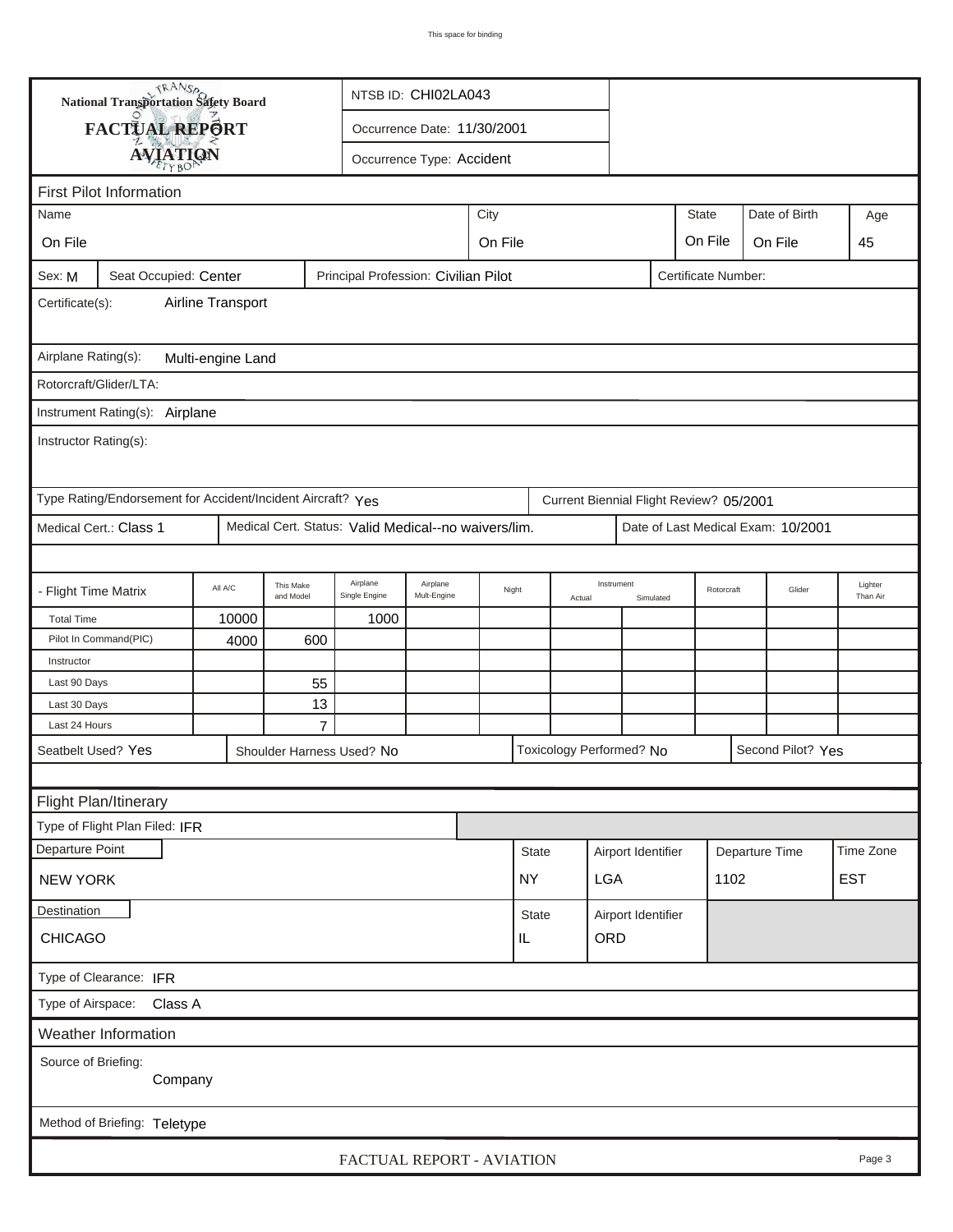|                        | <b>National Transportation Safety Board</b><br>NTSB ID: CHI02LA043 |                  |                      |                             |                     |                                 |    |                                                       |                              |            |       |     |  |
|------------------------|--------------------------------------------------------------------|------------------|----------------------|-----------------------------|---------------------|---------------------------------|----|-------------------------------------------------------|------------------------------|------------|-------|-----|--|
|                        | <b>FACTUAL REPORT</b>                                              |                  |                      | Occurrence Date: 11/30/2001 |                     |                                 |    |                                                       |                              |            |       |     |  |
|                        | <b>AVIATION</b>                                                    |                  |                      | Occurrence Type: Accident   |                     |                                 |    |                                                       |                              |            |       |     |  |
| Weather Information    |                                                                    |                  |                      |                             |                     |                                 |    |                                                       |                              |            |       |     |  |
| WOF ID                 | <b>Observation Time</b>                                            | Time Zone        | <b>WOF Elevation</b> |                             |                     | WOF Distance From Accident Site |    |                                                       | Direction From Accident Site |            |       |     |  |
|                        |                                                                    |                  |                      |                             |                     |                                 |    |                                                       |                              |            |       |     |  |
| <b>DTW</b>             | 1126                                                               | <b>EST</b>       | 640 Ft. MSL          |                             |                     |                                 |    | <b>100 NM</b><br>250 Deg. Mag.                        |                              |            |       |     |  |
|                        | Sky/Lowest Cloud Condition:                                        |                  |                      |                             |                     | Ft. AGL                         |    | Condition of Light: Day                               |                              |            |       |     |  |
|                        | Lowest Ceiling: Broken                                             |                  | 1700 Ft. AGL         |                             | Visibility:         |                                 | 10 | <b>SM</b>                                             |                              | Altimeter: | 29.74 | "Hg |  |
| Temperature:           | $9^{\circ}C$                                                       | Dew Point:       | $7^{\circ}C$         |                             | Wind Direction: 220 |                                 |    | Density Altitude:<br>Ft.                              |                              |            |       |     |  |
| Wind Speed: 22         |                                                                    | Gusts: 28        |                      |                             |                     |                                 |    | Weather Condtions at Accident Site: Visual Conditions |                              |            |       |     |  |
| Visibility (RVR):      | Ft.                                                                | Visibility (RVV) |                      | <b>SM</b>                   |                     | Intensity of Precipitation:     |    |                                                       |                              |            |       |     |  |
|                        | Restrictions to Visibility: None                                   |                  |                      |                             |                     |                                 |    |                                                       |                              |            |       |     |  |
|                        |                                                                    |                  |                      |                             |                     |                                 |    |                                                       |                              |            |       |     |  |
| Type of Precipitation: | None                                                               |                  |                      |                             |                     |                                 |    |                                                       |                              |            |       |     |  |
|                        |                                                                    |                  |                      |                             |                     |                                 |    |                                                       |                              |            |       |     |  |
|                        | <b>Accident Information</b>                                        |                  |                      |                             |                     |                                 |    |                                                       |                              |            |       |     |  |
|                        | Aircraft Damage: None                                              |                  | Aircraft Fire: None  |                             |                     |                                 |    | Aircraft Explosion None                               |                              |            |       |     |  |
|                        | Classification: U.S. Registered/U.S. Soil                          |                  |                      |                             |                     |                                 |    |                                                       |                              |            |       |     |  |
|                        | - Injury Summary Matrix                                            | Fatal            | Serious<br>Minor     |                             | None                | <b>TOTAL</b>                    |    |                                                       |                              |            |       |     |  |
| <b>First Pilot</b>     |                                                                    |                  |                      |                             | $\mathbf{1}$        | 1                               |    |                                                       |                              |            |       |     |  |
| Second Pilot           |                                                                    |                  |                      |                             | 1                   |                                 |    |                                                       |                              |            |       |     |  |
| <b>Student Pilot</b>   |                                                                    |                  |                      |                             |                     |                                 |    |                                                       |                              |            |       |     |  |
|                        | Flight Instructor                                                  |                  |                      |                             |                     |                                 |    |                                                       |                              |            |       |     |  |
| Check Pilot            |                                                                    |                  |                      |                             |                     |                                 |    |                                                       |                              |            |       |     |  |
|                        | <b>Flight Engineer</b>                                             |                  |                      |                             |                     |                                 |    |                                                       |                              |            |       |     |  |
|                        | Cabin Attendants                                                   |                  |                      |                             | 3                   | 3                               |    |                                                       |                              |            |       |     |  |
| Other Crew             |                                                                    |                  |                      |                             |                     |                                 |    |                                                       |                              |            |       |     |  |
| Passengers             |                                                                    |                  | 1                    |                             | 84                  | 85                              |    |                                                       |                              |            |       |     |  |
| - TOTAL ABOARD -       |                                                                    |                  | 1                    |                             | 89                  | 90                              |    |                                                       |                              |            |       |     |  |
| Other Ground           |                                                                    |                  |                      |                             |                     |                                 |    |                                                       |                              |            |       |     |  |
|                        | - GRAND TOTAL -                                                    |                  | 1                    |                             | 89                  | 90                              |    |                                                       |                              |            |       |     |  |
|                        |                                                                    |                  |                      |                             |                     |                                 |    |                                                       |                              |            |       |     |  |
|                        | FACTUAL REPORT - AVIATION<br>Page 4                                |                  |                      |                             |                     |                                 |    |                                                       |                              |            |       |     |  |